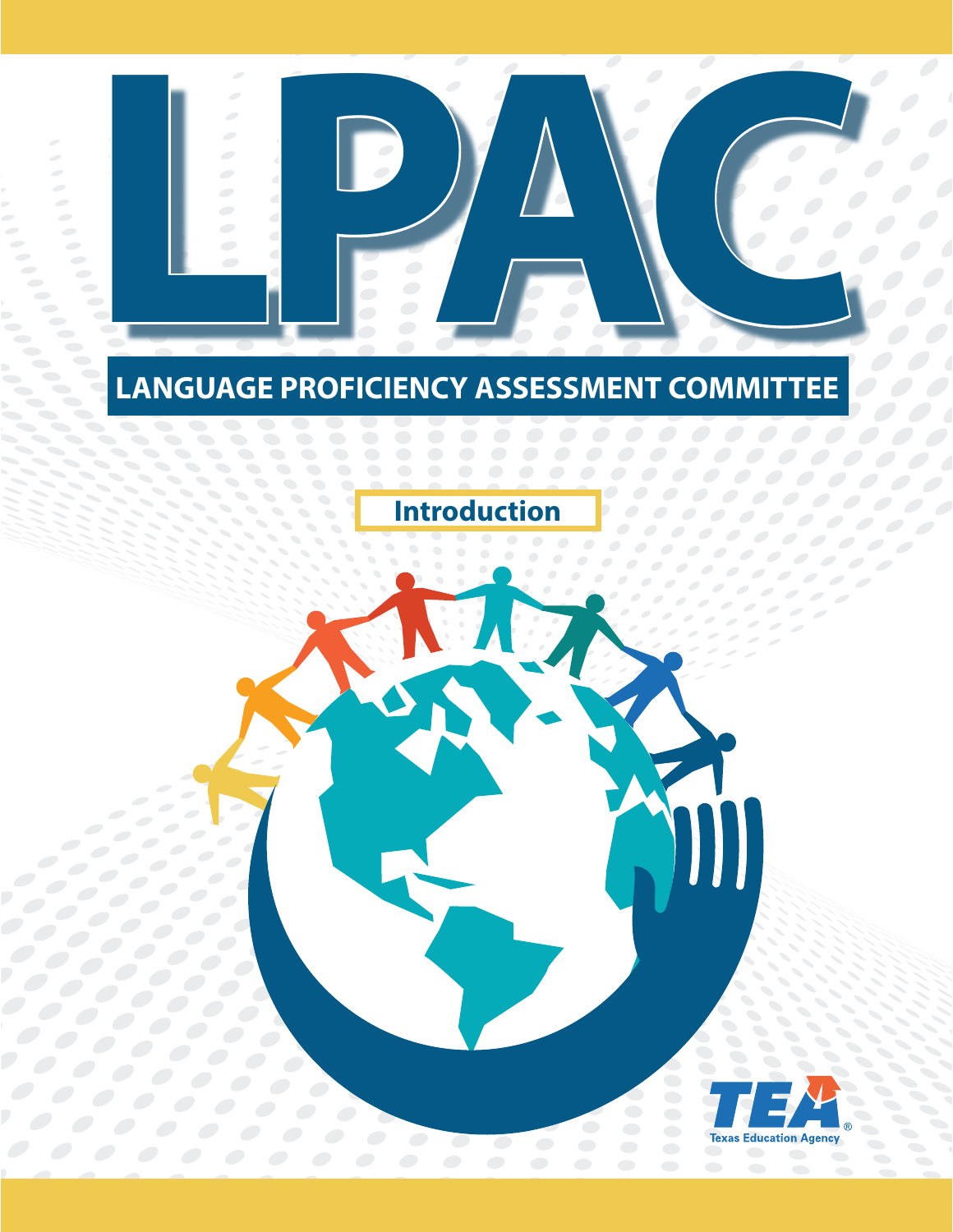# **Table of Contents**

| <b>LPAC Parent Membership Request Letter</b> |  |
|----------------------------------------------|--|
|                                              |  |
|                                              |  |
| <b>LPAC Confidentiality Statement</b>        |  |
|                                              |  |
|                                              |  |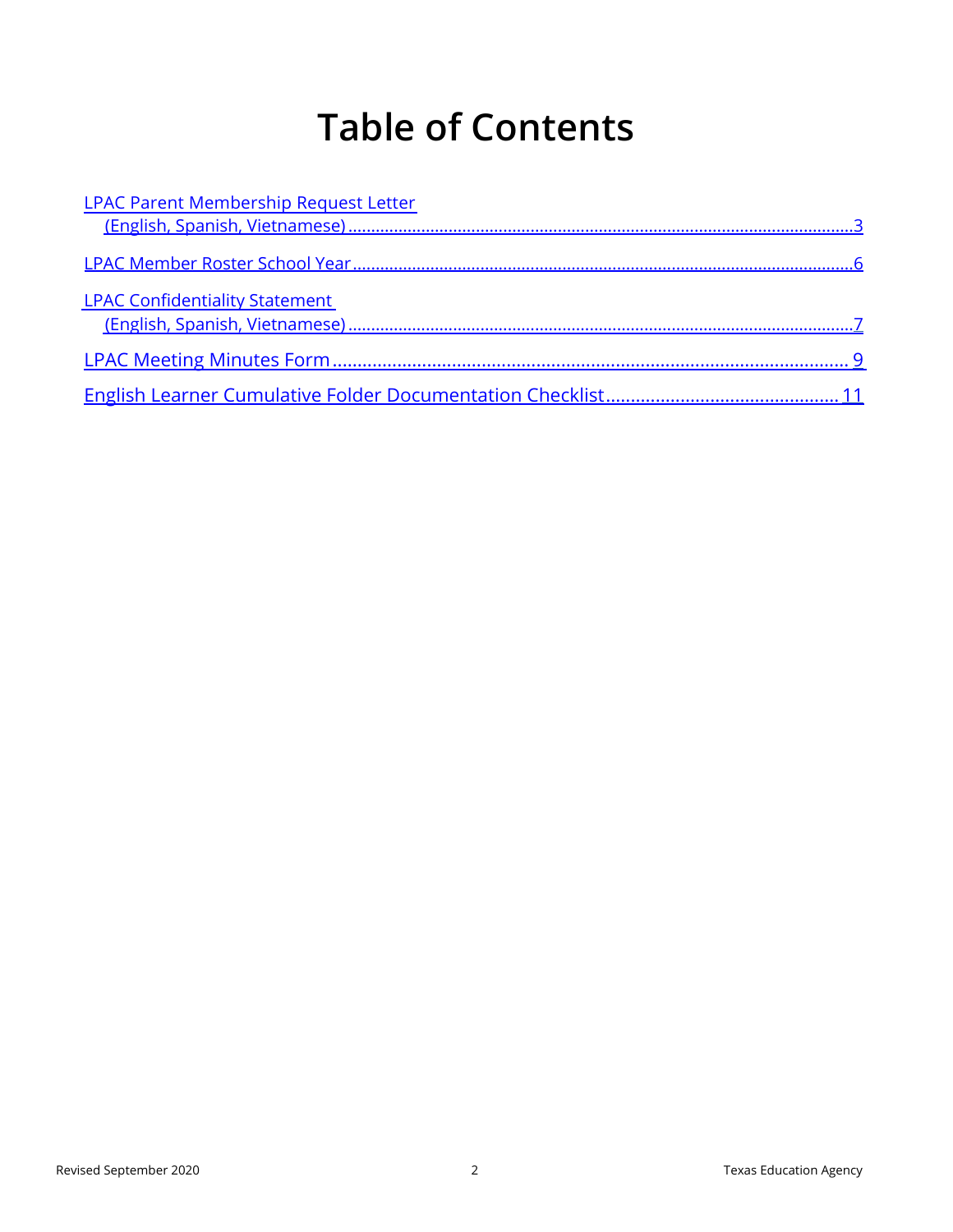#### **LPAC Parent Membership Request Letter Independent School District / Charter School**

<span id="page-2-0"></span>Date:

Dear Parents:

According to state policy, we are required to have a parent of an English learner who participates in a bilingual education or English as a second language (ESL) program serve on our school's Language Proficiency Assessment Committee (LPAC). The LPAC serves as the advocate for English learners to make certain they receive the appropriate services.

We are asking for parent volunteers who would be willing to serve as our parent member of the LPAC. You will receive training at the first LPAC meeting and then be asked to assist the team in identifying and placing students in the appropriate program for language development and academic success.

In addition, parent volunteers will participate in annual reviews and other meetings, as necessary, to ensure student progress.

If you would be willing to serve on the LPAC, please fill out the information below and send the form to school with your child. If you have any questions, please contact

|                                      | at |  |
|--------------------------------------|----|--|
| Sincerely,                           |    |  |
| <b>School Principal</b>              |    |  |
| Parent Name(s)/Legal Representative: |    |  |
| Phone:                               |    |  |
| Child's Name:                        |    |  |
| School:                              |    |  |
| Grade:                               |    |  |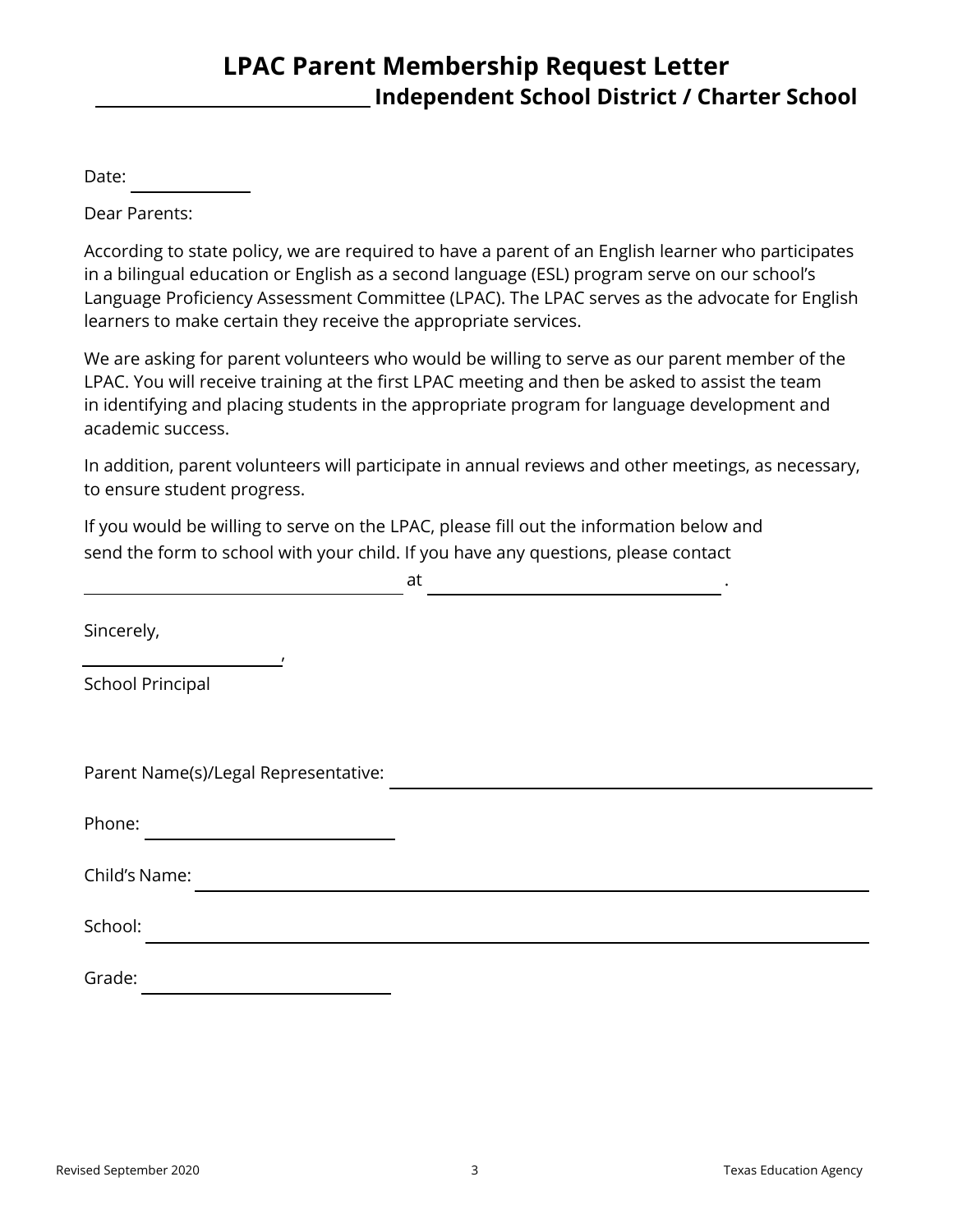## **Solicitud de Padres Como Miembros del LPAC Independent School District / Charter School**

Fecha:

Estimados Padres:

De acuerdo con la ley estatal, tenemos la obligación de que un padre de un estudiante como aprendiz de inglés que participe en el programa bilingüe o el programa de inglés como segundo idioma (ESL, por sus siglas en inglés) sea un representante en el Comité de evaluación de la competencia lingüística (LPAC, por sus siglas en inglés) de nuestra escuela. El LPAC representa los intereses de los estudiantes como aprendices de inglés para asegurarse que reciban los servicios educativos apropiados.

Estamos solicitando padres de familia que estén dispuestos a participar como voluntarios en el comité LPAC. Recibirán entrenamiento durante la primera reunión del LPAC y después se les pedirá su ayuda para identificar y recomendar el programa apropiado que asegure el desarrollo del idioma y el éxito académico de los estudiantes.

Además si es necesario, los padres voluntarios participarán en juntas adicionales para reevaluar el progreso de los estudiantes.

Si está dispuesto a participar en el LPAC, por favor complete la siguiente información y regrese esta hoja a la escuela con su hijo(a). Si tiene preguntas, comuníquese con

| Sinceramente,                                                                                                                                                                                                                        |
|--------------------------------------------------------------------------------------------------------------------------------------------------------------------------------------------------------------------------------------|
| $\overline{\phantom{a}}$<br>Director(a) de la escuela                                                                                                                                                                                |
|                                                                                                                                                                                                                                      |
|                                                                                                                                                                                                                                      |
|                                                                                                                                                                                                                                      |
| Escuela: <u>contra la contra la contra la contra la contra la contra la contra la contra la contra la contra la contra la contra la contra la contra la contra la contra la contra la contra la contra la contra la contra la co</u> |
|                                                                                                                                                                                                                                      |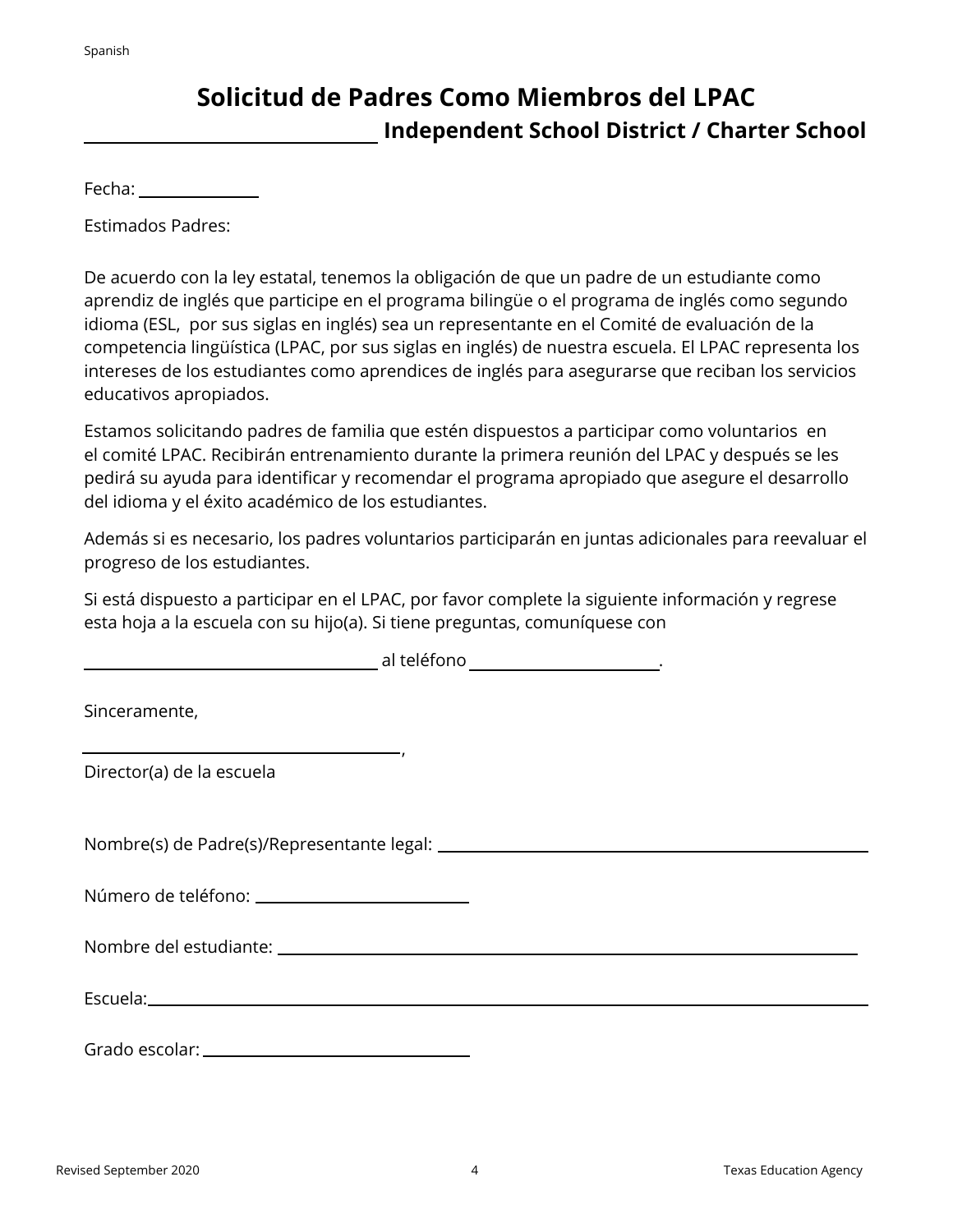## **Thư yêu cầu phụ huynh làm thành viên LPAC Trường bán công/khu học chánh độc lập**

Ngày: \_\_\_\_\_\_\_\_\_\_

Kính gửi quý vị Phụ huynh:

Theo chính sách của tiểu bang, chúng tôi được yêu cầu phải có sự tham gia của phụ huynh người học tiếng Anh vào chương trình giáo dục song ngữ hoặc chương trình tiếng Anh như ngôn ngữ thứ hai (ESL) phục vụ Hội đồng Đánh giá Trình độ Ngôn ngữ (LPAC) của trường chúng tôi. LPAC đóng vai trò là người biện hộ cho người học tiếng Anh để đảm bảo họ nhận được các dịch vụ thích hợp.

Chúng tôi đang yêu cầu các tình nguyện viên phụ huynh sẵn sàng làm thành viên chính của chúng tôi trong LPAC. Quý vị sẽ được đào tạo tại cuộc họp LPAC đầu tiên và sau đó được yêu cầu hỗ trợ nhóm trong việc xác định và xếp học sinh vào các chương trình thích hợp để phát triển ngôn ngữ và thành công trong học tập.

Bên cạnh đó, tình nguyện viên phụ huynh sẽ tham gia đánh giá hằng năm và các cuộc họp khác, nếu cần, để đảm bảo sự tiến bộ của học sinh.

Nếu quý vị sẵn lòng phục vụ LPAC, vui lòng điền thông tin dưới đây và nhờ con quý vị gửi mẫu này cho trường. Nếu quý vị có bất kỳ câu hỏi nào, vui lòng liên hệ với

theo số .

| Trân trọng,                                  |  |
|----------------------------------------------|--|
| Hiệu trưởng                                  |  |
|                                              |  |
| Tên (các) phụ huynh/người đại diện hợp pháp: |  |
| Điện thoại:                                  |  |
| Tên con:                                     |  |
| Trường:                                      |  |
| Khối:                                        |  |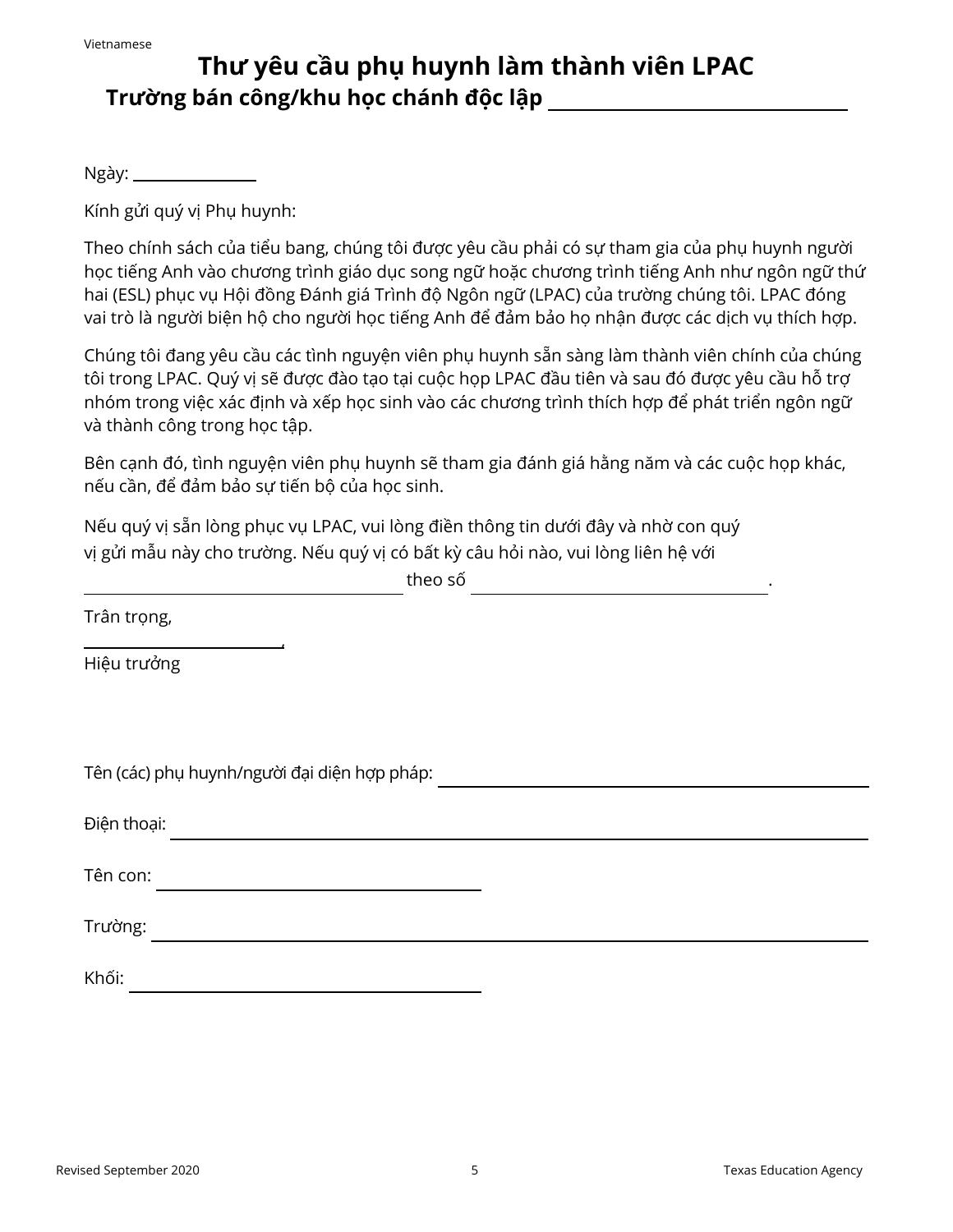#### **Date:**

**Independent School District/Charter School:** 

**Campus:** 

| <b>LPAC Members</b>                               |             |                            |                  |  |  |  |  |  |
|---------------------------------------------------|-------------|----------------------------|------------------|--|--|--|--|--|
| Role                                              | <b>Name</b> | Date of<br><b>Training</b> | <b>Signature</b> |  |  |  |  |  |
| <b>Bilingual or ESL Educator</b>                  |             |                            |                  |  |  |  |  |  |
| Campus Administrator                              |             |                            |                  |  |  |  |  |  |
| Parent Representative                             |             |                            |                  |  |  |  |  |  |
| Parent Representative<br>(additional)             |             |                            |                  |  |  |  |  |  |
| Parent Representative<br>(additional)             |             |                            |                  |  |  |  |  |  |
| <b>ARD Committee</b><br>Representative (optional) |             |                            |                  |  |  |  |  |  |
| Other (optional):                                 |             |                            |                  |  |  |  |  |  |
| Other (optional):                                 |             |                            |                  |  |  |  |  |  |
| Other (optional):                                 |             |                            |                  |  |  |  |  |  |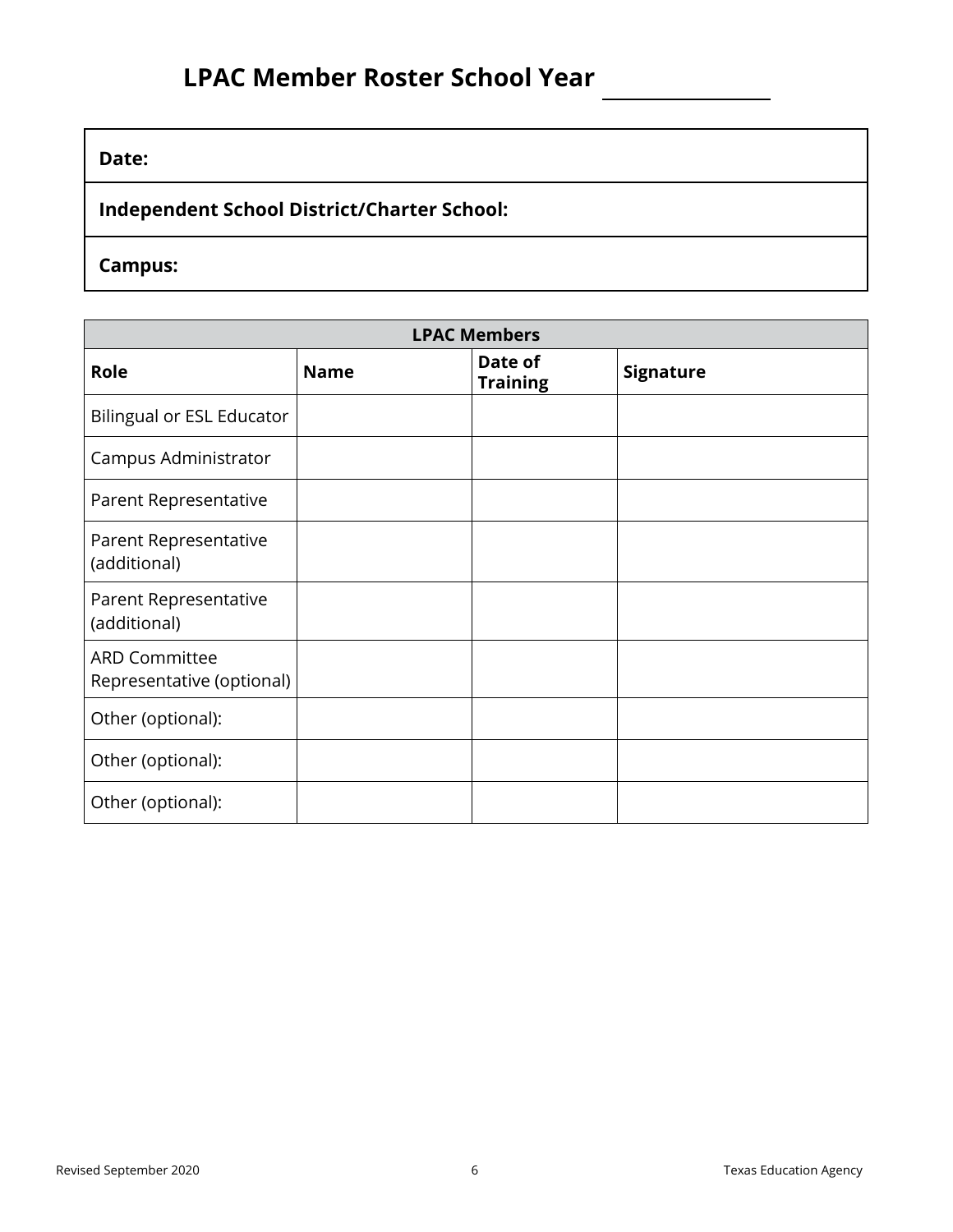#### **LPAC Confidentiality Statement Independent School District / Charter School**

I, the contract of the serve as a member of the contract of the serve as a member of the serve as  $\sim$  (school)

Language Proficiency Assessment Committee (LPAC), as provided by 19 TAC Chapter 89.1220(f).

I hereby certify that I have been informed that any educational records examined by me, in connection with the performance of my duties as a member of the LPAC, are confidential records as defined by the Family Educational Rights and Privacy Act, and the contents are not to be released, except in compliance with the terms of that statute. 20 U.S.C., Section 1232g; 34CFR, Part 99.

Signature:

Date:

#### **Declaración de confidencialidad del LPAC Independent School District / Charter School**

Yo, el suscrito, actúo como miembro del Comité de evaluación de la competencia lingüística (LPAC, por sus siglas en inglés) de la escuela de acuerdo con el 19 TAC Capítulo 89.1220(f).

Por la presente certifico que he sido informado(a) que cualquier archivo educativo que examine en relación a mis responsabilidades como miembro del LPAC es archivo confidencial, según lo estipula la Ley de Privacidad y de Derechos Educacionales de la Familia, cuyo contenido no será divulgado excepto en acuerdo con los términos de dicha ley. 20 U.S.C., Sección 1232g; 34CFR, Parte 99.

Firma:

Fecha: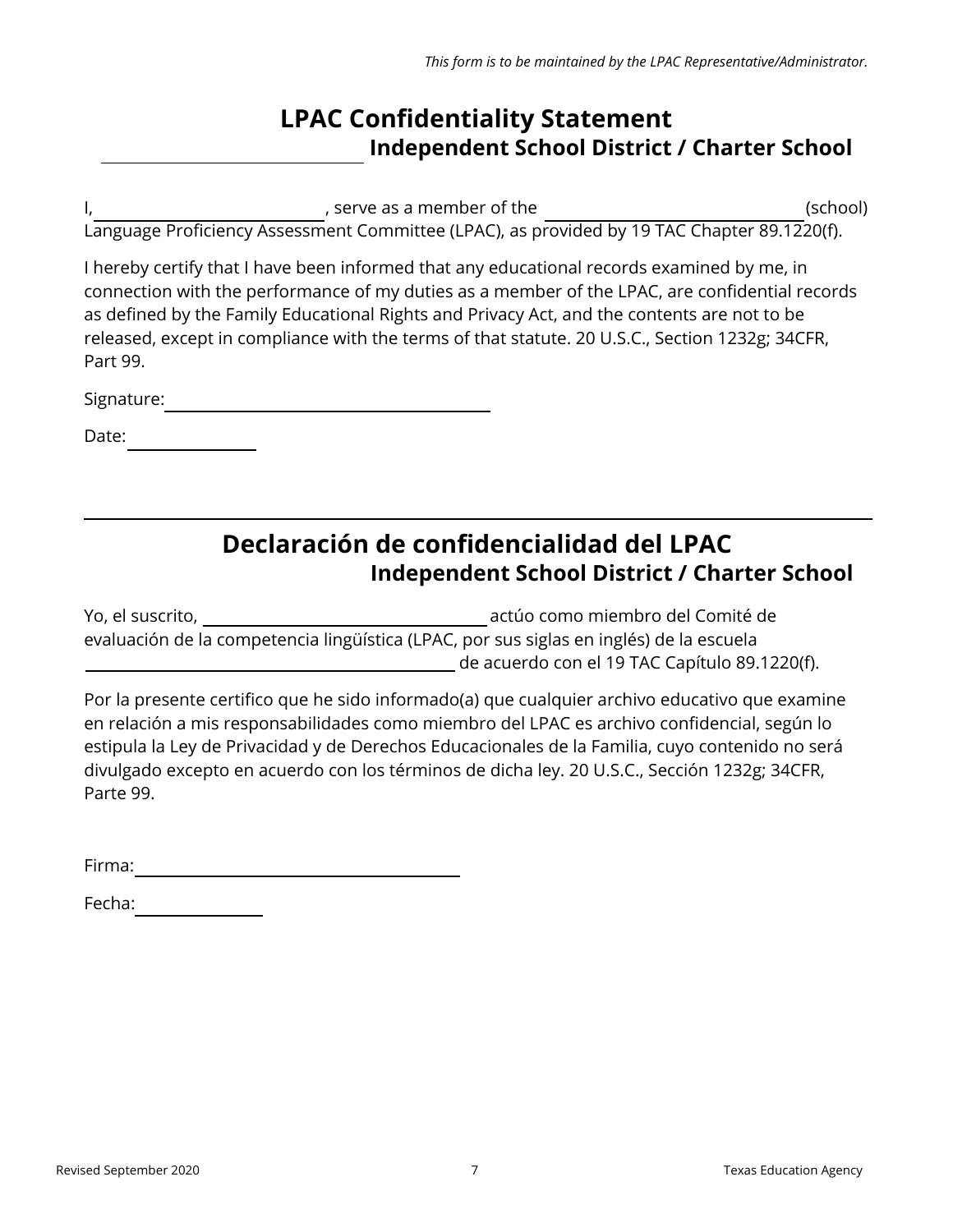#### **Tuyên bố bảo mật của LPAC Trường bán công/Khu học chánh độc lập**

| Tôi,                | , đóng vai trò là thành viên Hội đồng Đánh giá Trình độ |
|---------------------|---------------------------------------------------------|
| Ngôn ngữ (LPAC) của | (trường học), theo quy định của 19 TAC                  |
| Chương 89.1220(f).  |                                                         |

Tôi cam đoan rằng tôi đã được thông báo rằng bất kỳ hồ sơ giáo dục nào do tôi kiểm tra liên quan đến việc thực hiện nghĩa vụ của tôi như với tư cách là thành viên LPAC đều là hồ sơ bí mật theo quy định của Đạo luật về Quyền riêng tư và Quyền trong Giáo dục Gia đình và nội dung không được tiết lộ, ngoại trừ khi cần tuân thủ các điều khoản của đạo luật đó. 20 U.S.C., Mục 1232g; 34CFR, Phần 99.

Chữ ký:

Ngày: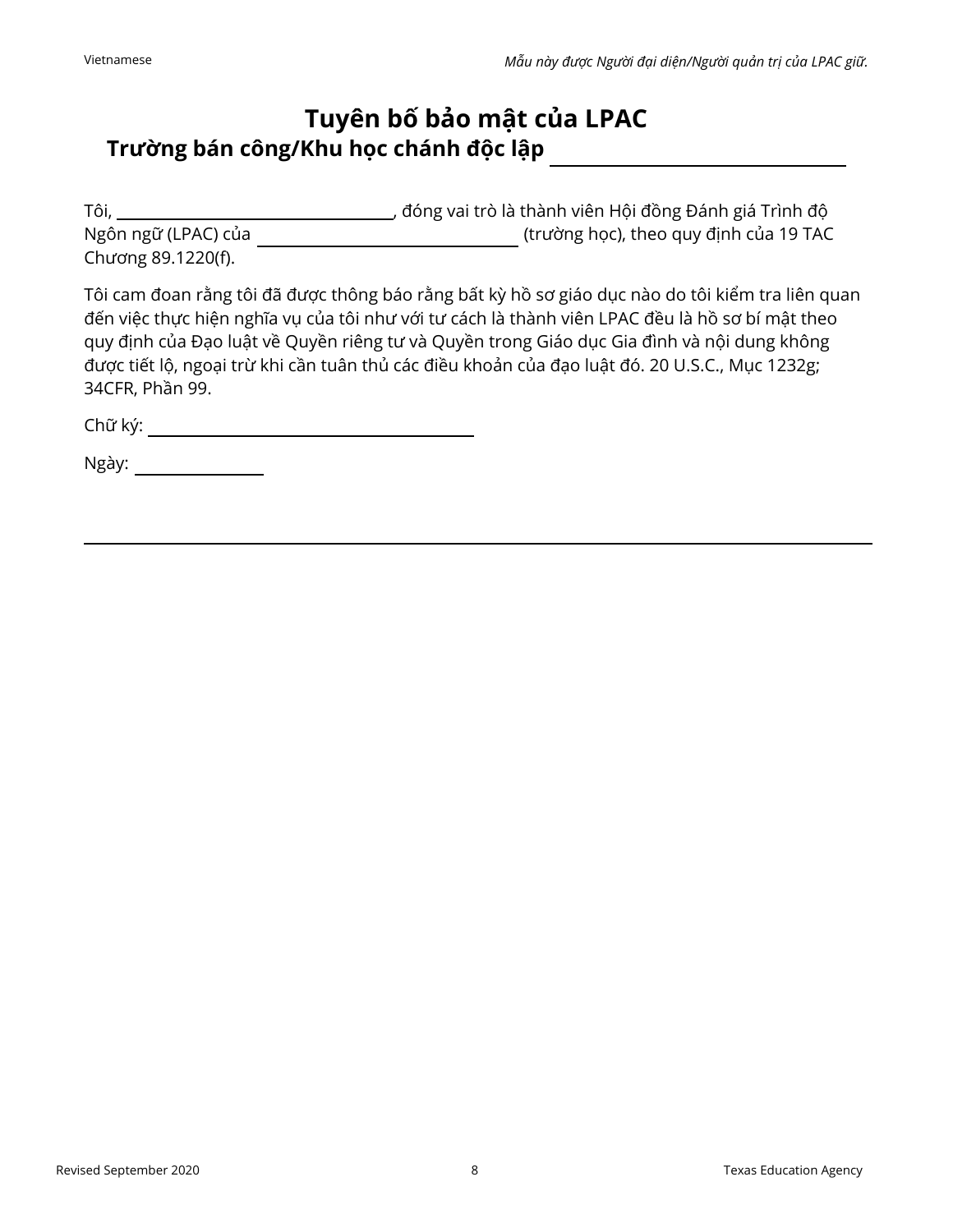#### **LPAC Meeting Minutes Form**

| Date:                                                |             |           |  |  |  |  |  |
|------------------------------------------------------|-------------|-----------|--|--|--|--|--|
| <b>Independent School District/Charter School:</b>   |             |           |  |  |  |  |  |
| <b>Campus:</b>                                       |             |           |  |  |  |  |  |
| <b>LPAC Members Present:</b>                         |             |           |  |  |  |  |  |
| Role                                                 | <b>Name</b> | Signature |  |  |  |  |  |
| <b>Bilingual or ESL Educator</b>                     |             |           |  |  |  |  |  |
| Campus Administrator                                 |             |           |  |  |  |  |  |
| Parent Representative                                |             |           |  |  |  |  |  |
| <b>ARD Committee</b><br>Representative<br>(optional) |             |           |  |  |  |  |  |
| Other (optional):                                    |             |           |  |  |  |  |  |

Purpose for LPAC meeting: (check all that apply)

 $\Box$  Initial Review

 $\square$  Progress Monitoring of English Learners in Bilingual Program

 $\square$  Progress Monitoring of English Learners in ESL Program

 $\square$  Progress Monitoring of English Learners with Parental Denial

 $\square$  Decision-Making for State Assessments

 $\square$  Annual Review / Reclassification

 $\square$  Progress Monitoring of Reclassified Students (Year 1 and 2)

 $\Box$  Other:

Grade levels reviewed (Check all that apply.):

|  |                                             |  |  |  | □РК □К □1 □2 □3 □4 □5 □6 □7 □8 □9 □10 □11 □12 |  |  |
|--|---------------------------------------------|--|--|--|-----------------------------------------------|--|--|
|  | Summary of LPAC decisions or actions taken: |  |  |  |                                               |  |  |
|  |                                             |  |  |  |                                               |  |  |
|  |                                             |  |  |  |                                               |  |  |
|  |                                             |  |  |  |                                               |  |  |

*The student's permanent record shall contain all actions impacting the English learner.*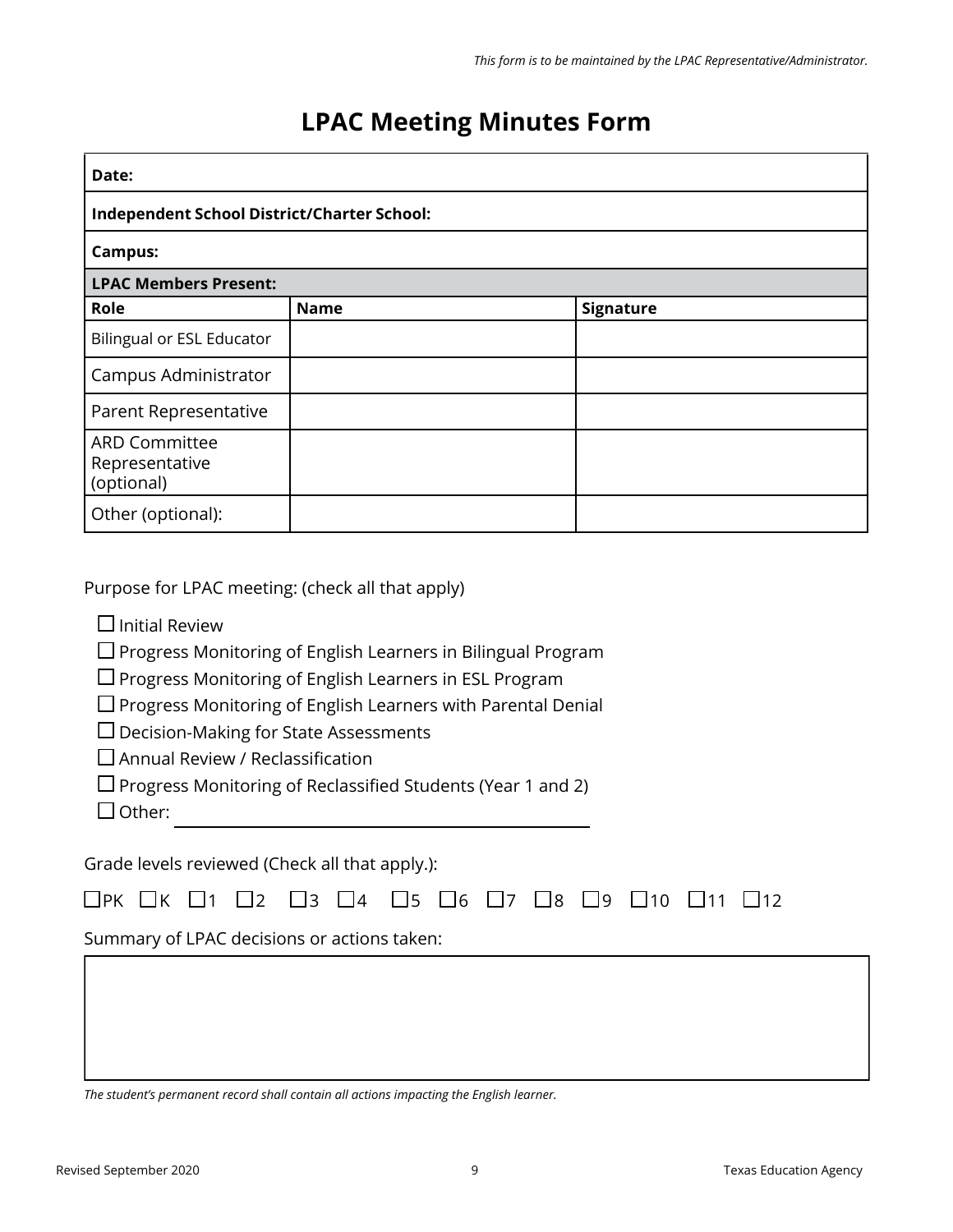| <b>Students Reviewed</b>             |  |  |  |  |  |  |  |  |
|--------------------------------------|--|--|--|--|--|--|--|--|
| Grade<br><b>Notes</b><br><b>Name</b> |  |  |  |  |  |  |  |  |
|                                      |  |  |  |  |  |  |  |  |
|                                      |  |  |  |  |  |  |  |  |
|                                      |  |  |  |  |  |  |  |  |
|                                      |  |  |  |  |  |  |  |  |
|                                      |  |  |  |  |  |  |  |  |
|                                      |  |  |  |  |  |  |  |  |
|                                      |  |  |  |  |  |  |  |  |
|                                      |  |  |  |  |  |  |  |  |
|                                      |  |  |  |  |  |  |  |  |
|                                      |  |  |  |  |  |  |  |  |
|                                      |  |  |  |  |  |  |  |  |
|                                      |  |  |  |  |  |  |  |  |
|                                      |  |  |  |  |  |  |  |  |
|                                      |  |  |  |  |  |  |  |  |
|                                      |  |  |  |  |  |  |  |  |
|                                      |  |  |  |  |  |  |  |  |
|                                      |  |  |  |  |  |  |  |  |
|                                      |  |  |  |  |  |  |  |  |
|                                      |  |  |  |  |  |  |  |  |
|                                      |  |  |  |  |  |  |  |  |
|                                      |  |  |  |  |  |  |  |  |
|                                      |  |  |  |  |  |  |  |  |
|                                      |  |  |  |  |  |  |  |  |
|                                      |  |  |  |  |  |  |  |  |
|                                      |  |  |  |  |  |  |  |  |
|                                      |  |  |  |  |  |  |  |  |
|                                      |  |  |  |  |  |  |  |  |
|                                      |  |  |  |  |  |  |  |  |
|                                      |  |  |  |  |  |  |  |  |
|                                      |  |  |  |  |  |  |  |  |
|                                      |  |  |  |  |  |  |  |  |
|                                      |  |  |  |  |  |  |  |  |
|                                      |  |  |  |  |  |  |  |  |